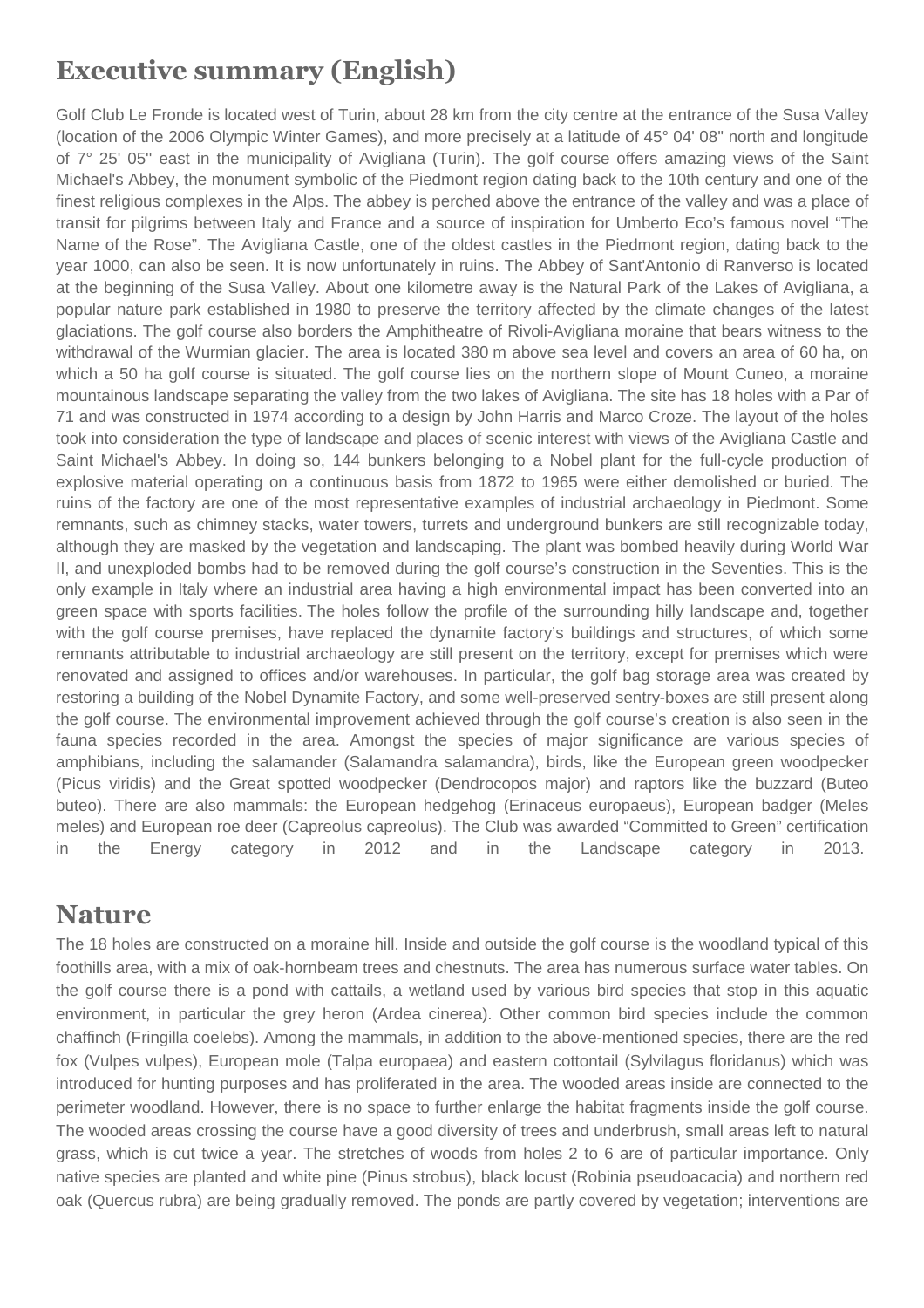implemented only on the playing areas. Unfortunately, pond sliders (Trachemys scripta elegans) are present, following their release by private citizens into the environment.

A tree survey has been carried out, reporting 3,500 plants on the club's grounds. A census has been taken for internal use showing the species present and 1,200 cards have been created for the plants monitored through a specific management plan. The arboreal park is monitored on a daily basis to assess the stability and safety of the plants. Some Turkey oaks (Quercurs cerris) deserve special attention considering that they are hundreds of years old.

The site is not included in any protected areas, but the Natural Park of the Lakes of Avigliana is just over a kilometre away as the crow flies.

Significant shade created by the tall tree species and the northern exposure of Mount Cuneo, as well as the general weather conditions do not allow conversion to warm-season turfgrasses; therefore, the species and cultivars present are the only ones possible under such environmental conditions. Agrostis stolonifera and Poa annua were established on greens and collars (1 ha), as well as on tees (1 ha). Lolium perenne, Poa annua and Cynodon dactylon are present on fairways (10 ha). In the semi-rough, Lolium perenne, Festuca arundinacea and Poa annua are primarily found (2 ha).

Because treatments are extremely limited, various species of butterflies and wild flowers can be found on the golf course, including various types of orchids. In the areas where orchids grow, sign posts have been installed and the area has been delimited with white circles on the turfgrass.

#### **Water**

The site is located in a Pre-Alpine area and sees average annual rainfall (average of the last 30 years) of 917 mm with variable maximum temperatures ranging from +6 to +28°C and minimum temperatures from -3 to +16°C. The local climate sees ample rainfall and not extreme temperatures. This means that there is no great need for the artificial water supplied by the irrigation system.

The area is fed by two wells and two rainwater catchment areas. Despite this, in the three years under consideration (2011-2013) the average volume of water used on the golf course amounted to 59,500 m<sup>3</sup>, with average consumption of 1,190 m<sup>3</sup>/ha. This is significantly lower than the average of other golf courses in the Po Valley (1,339.9 m<sup>3</sup>/ha). (Golf Courses and Traditional Crops: a Comparison of Inputs - P. Croce, A. De Luca and M. Mocioni – European Turfgrass Society Conference – Pisa 2008). Club House fresh water consumption is stable at 2,000 m $\frac{3}{2}$  at shower water consumption has been halved thanks to the replacement of the shower heads and the installation of faucets with aerators. Water use in the Maintenance facility is variable, but extremely limited (from 56 m<sup>3</sup> in 2011, to 179 m<sup>3</sup> in 2012, from 131 m<sup>3</sup> in 2013) due to the creation of water fountains along the course in order to reduce the sale of bottled water and plastic consumption.

The irrigation system is computer controlled with regular hardware and software maintenance.

The following actions have been taken to correctly limit water consumption:

Controlled growth and development of Poa annua (species sensitive to thermal stress)

Intensification of turfgrass aeration to reduce ground compaction and thatch development (coring, slicing, verticuttings and topdressings).

Watering times and volumes calculated based on visual inspection and weather station data. Use of wetting agents.

Reduction of non-irrigated areas (non-irrigated rough).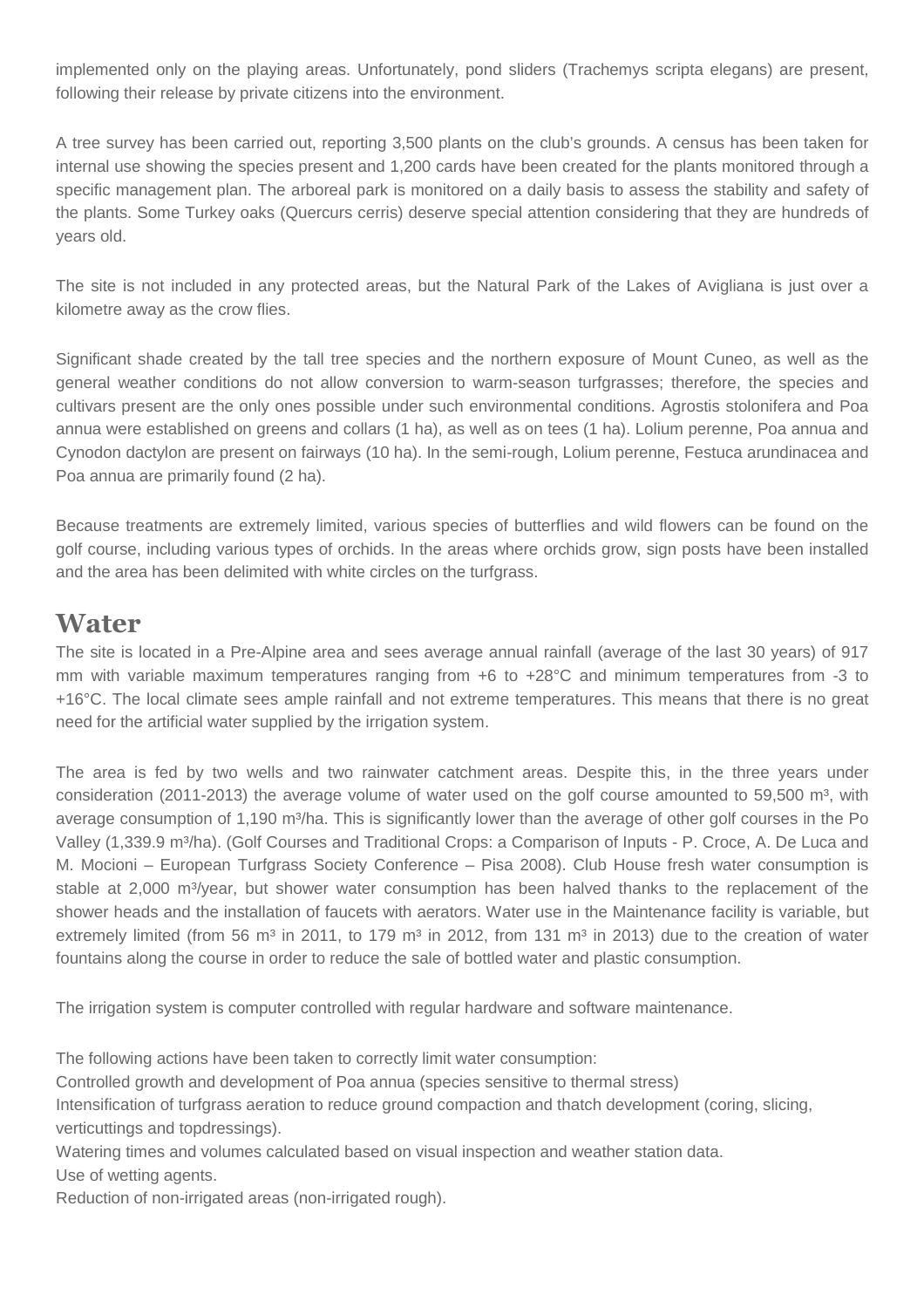Ornamental areas are irrigated through a drop system. Immediate repair of leaks.

#### **Energy**

The club has adopted an energy-saving policy for both renewable and non-renewable energy sources. Approximately 27% of the electricity used comes from renewable sources. The results obtained in the last three years are more than satisfactory.

The policy consists in the following actions: installation of motion sensors in the toilets; timers for outdoor lights; energy-saving light bulbs and LED; installation of solar thermal panels for hot water production; installation of five condensing boilers. Thanks to these interventions, gas consumption was reduced by 30% (starting from 2010).

Electricity comes from the public power grid (ENEL), 27% of which is from renewable sources. From 2011 to 2013, the consumption of energy from renewable sources (the 27 %) decreased by 21% (from 81,596 kWh to 64,242 kWh). The remaining 73% is non-renewable, but a significant reduction was seen from 2011 to 2013 with a percentage again of 21% (from 209,815 kWh to 165,192 kWh). As regards the consumption of hydrocarbons, substantial reductions were recorded in the three-year period under consideration (diesel 17.5% and petrol 25%). Methane gas consumption from the public gas network and used primarily to heat the Club House and the Maintenance Facility remained substantially stable (-1%).

An initial impulse to diversify renewable energy sources was given in 2011, when the first solar heated collectors were installed for hot water production.

The club has focused on replacing petrol machines with equivalent diesel vehicles (proportion today 71% diesel and 29% petrol). All golf carts are electric and all staff members have participated in training courses organized by IGF to learn how to use energy more responsibly.

# **Supply Chain**

The club adopted a policy to reduce waste production and increase the use of recycled materials. Drinking water vending machines have been replaced with fresh water fountains and during a Committed to Green competition all members were provided with refillable metal bottles. In some competitions, prizes and gadgets include local products and old advertising banners. Recycled plastic fences have been used and this strategy will be further developed, including for other golf course equipment.

The Golf Club management team's purchase policy and strategy favours local companies in the Susa Valley, and in any case, in the Turin area. The management team also selects suppliers based on their environmental certification (ISO 18001 – ISO 14001).

Plants and bushes are purchased from local nurseries. Food and beverages also come from local suppliers. Out of about 90 suppliers, 33 are located within a radius of 30 km and 34 within 100 km.

The amount of products used on the turfgrass has been significantly reduced in the three-year period under consideration. It must also be taken into account that semi-rough and rough receive no maintenance operations except for cutting. In particular, the quantities of nutrients were reduced to a minimum, as follows:

N –8% increase on tees, 36% reduction on greens and 31% on fairways.

P –82.5% reduction on tees, 10% on greens and 83% on fairways.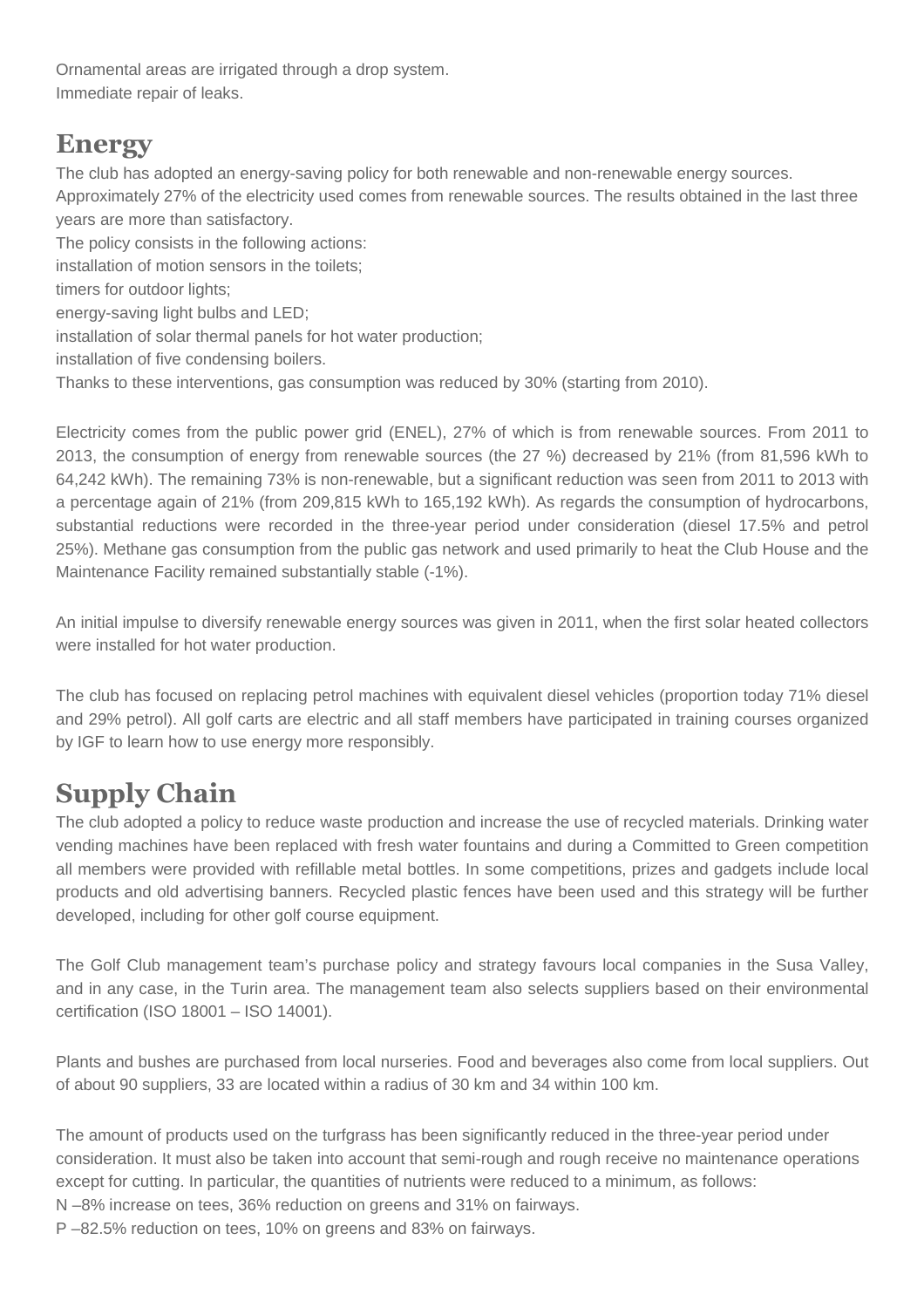K –61% reduction on tees, 38% on greens and 61% on fairways.

As regards pesticides, only products approved by the Ministry of Health are used. Their use depends on the environmental conditions and type of surface (no treatments are applied to rough, only herbicides on semirough, no herbicides and only occasionally insecticides on greens). More specifically, the following reductions have been obtained over the last three-year period:

Fungicides: 37% reduction on tees, 12.5% on greens and 58% on fairways.

Herbicides: Stable on tees, no application on greens and 15% reduction on fairways and 53% on semi-rough. Insecticides: Stable on tees and greens (but in both cases with only one kilo of active ingredient used) and reduced to zero on fairways (-100%).

Moreover, all growing practices to reduce the incidence of pathogens have been implemented, such as:

Thatch aeration and control

Dew removal

Poa annua control with mechanic and physical practices (irrigation)

The use of plastic, and bottles in particular, has been reduced through the installation of fresh water fountains along the course and the provision of refillable aluminium bottles to players. Waste is sorted (paper, organic, plastic, glass, non-reusable) as per the instructions of the municipality of Avigliana. On the golf course, separate collection of plastic is promoted. Plastic bottle caps are collected separately for charity. Targeted battery collection sorting is in place. Clippings are not collected (natural disposal), except those on greens, which are manually distributed on semi-rough.

### **Pollution Control**

The club has an extremely rigid policy on preventing and avoiding the pollutants to be released in the soil and in the environment, for both golf course maintenance and Club House and Maintenance Facility management. For example, the few pesticides applied on the golf course are approved by the Ministry of Health and the least toxic products are selected.

Run-off water and most of the groundwater from drains are captured by two basins. No chemical and biological analyses are done on output water (basin overflow), but only visual inspections.

The water used in the Club House and in the Maintenance Facility is treated according to the law and, therefore, before being disposed in the sewage system, is sent first to the septic tank. Water used to wash machines is separated from biological materials and mineral oils.

Pesticides are stored in a separate and isolated building with a waterproof covering fully compliant with all applicable laws. The garage where machines are housed is covered and closed. Packages of pesticides, exhausted mineral oils, batteries, petrol and diesel fuel filters, and cooking oils are disposed of according to the law and are temporarily stored in appropriate recipients and containers.

Fuels are stored in aboveground tanks as provided for by law. The storage area for lubricants and batteries is fitted with specific barriers to avoid the dispersion of liquids into the environment.

The distribution of any type of substance on the golf course (fertilizers, pesticides, chemical products, topdressings, etc.) is done according to weather forecasts and prior monitoring of turfgrass conditions in order to maximize the effectiveness and avoid repeating the operation. The banks of the water basins are considered buffer zones and are therefore not treated with chemicals and they are only mowed. The same applies to secondary rough.

The club joined the Progetto Scuola (School Project) and the "Porte Aperte allo Sport" initiative (Sports Open House). A variety of tournaments are held every year for charity in support of various associations. An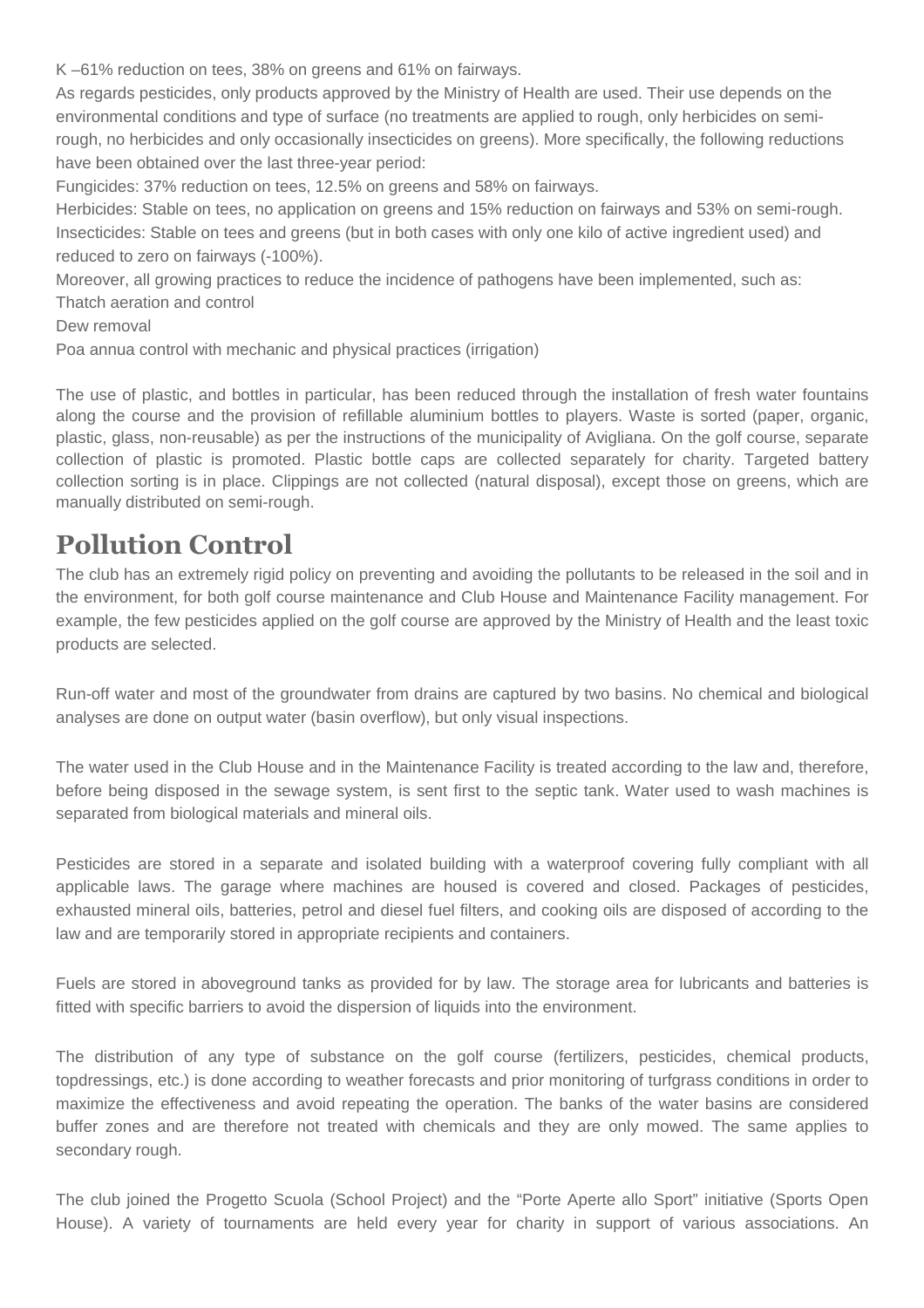agreement with the municipalities of Avigliana and Buttigliera Alta is being signed to encourage water disposal from Mount Cuneo through the creation of a collection system. Access to the golf course is granted to local residents. Various organisations are given the opportunity to organize cycling, running and horse riding races. Thanks to the above-mentioned project, many students from Avigliana and Buttigliera Alta schools have been given the opportunity to discover golf.

The club employs local residents and has 13 employees, including secretaries, maintenance personnel, caddie master and two golf golf professionals. The club regularly organizes training courses on health and safety at the workplace, incident, emergency and waste management. Staff are encouraged to take courses organized by the Italian Golf Federation.

The club was recognized in the "Energy" category in 2012 and "Landscape" category in 2013 of the annual awards, following the "Committed to Green" project.

The club joined the Progetto Scuola (School Project) and the "Porte Aperte allo Sport" initiative (Sports Open House). A variety of tournaments are held every year for charity in support of various associations. Relations with the local community are more than excellent. On request, residents are given the opportunity to visit the golf course.

A degree thesis was written in 2005 entitled: "Inquadramento storico e territoriale, analisi dello stato di fatto, ipotesi di sviluppo" (Historical and territorial context, analysis of the actual state, proposed development) by Fingolf. The thesis provides a detailed analysis of existing conditions and proposals for requalification and development for the eastern area of the Nobel Dynamite Factory by two construction engineering students from the Turin Polytechnic. The goal is to identify possible areas for residential development bordering the golf course, keeping the characteristics of the territory in mind. The club has an archive of materials on specific research concerning the dynamite factory conducted by students of the Technical Institute Ferrari of Avigliana. Some surviving buildings of the Nobel Dynamite Factory have been renovated and devoted to the club's activities.

On the occasion of the "Committed to Green" competitions, the prizes consisted in tree species to be planted along the golf course. The club website contains information on the environmental certifications received. The certifications are exhibited on tables in the Club House lounge. Information sheets are available on the most significant trees.

Nordic walking courses were organized on the golf course in 2012. The website is up to date and devotes an entire section to the environmental specificities of the GC Le Fronde.

## **Documentation Reviewed**

- Action Plans and Project Proposals
- Awareness Raising Materials
- Certification Report
- **Emergency Incident Plan**
- Environmental Data
- Environmental Policy
- **External Surveys and Reports**
- **Internal Reports**
- Minutes of Meetings
- Training Log